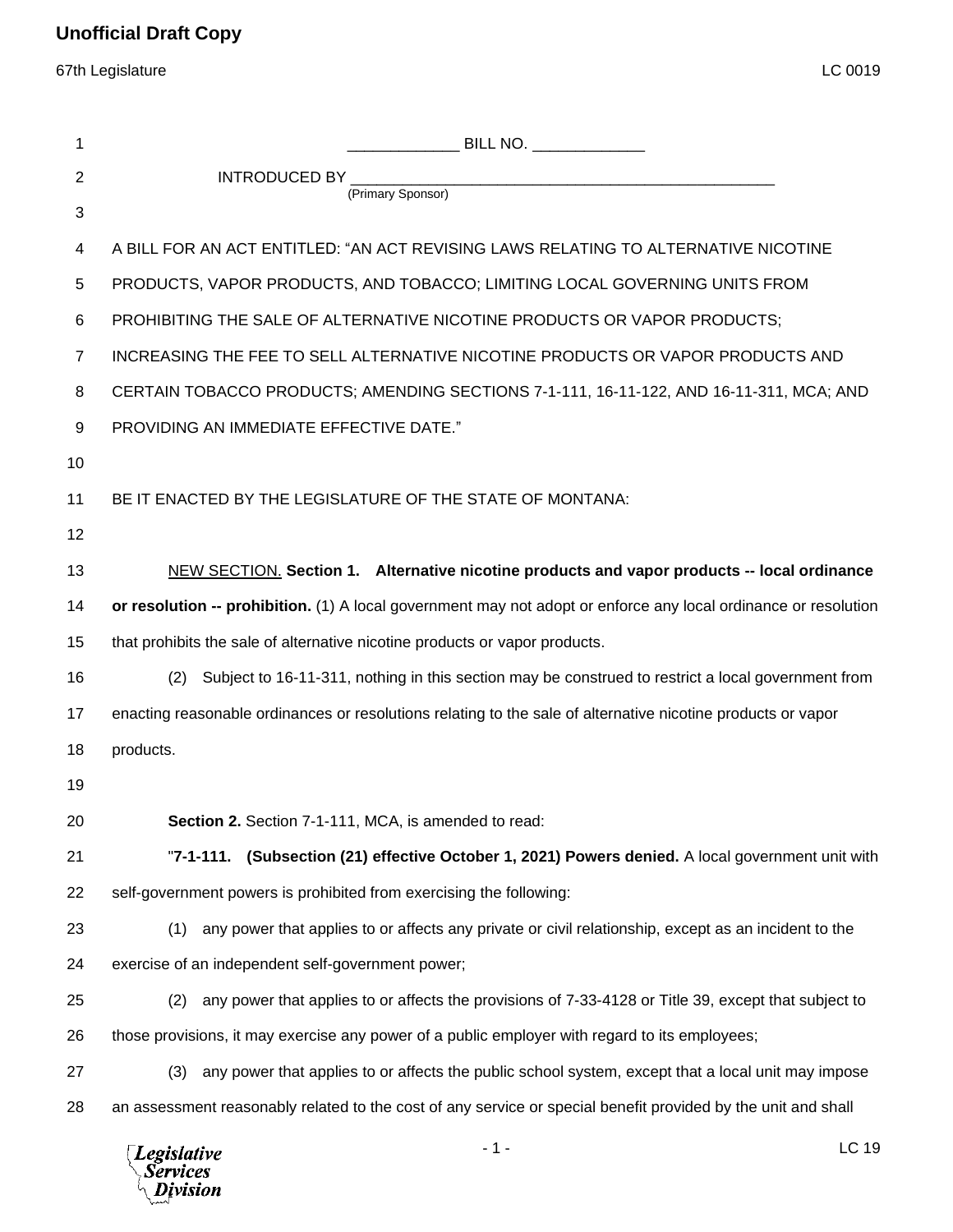## **Unofficial Draft Copy**

67th Legislature LC 0019

 exercise any power that it is required by law to exercise regarding the public school system; (4) any power that prohibits the grant or denial of a certificate of compliance or a certificate of public convenience and necessity pursuant to Title 69, chapter 12; (5) any power that establishes a rate or price otherwise determined by a state agency; (6) any power that applies to or affects any determination of the department of environmental quality with regard to any mining plan, permit, or contract; (7) any power that applies to or affects any determination by the department of environmental quality with regard to a certificate of compliance; (8) any power that defines as an offense conduct made criminal by state statute, that defines an offense as a felony, or that fixes the penalty or sentence for a misdemeanor in excess of a fine of \$500, 6 months' imprisonment, or both, except as specifically authorized by statute; (9) any power that applies to or affects the right to keep or bear arms; (10) any power that applies to or affects a public employee's pension or retirement rights as established by state law, except that a local government may establish additional pension or retirement systems; (11) any power that applies to or affects the standards of professional or occupational competence established pursuant to Title 37 as prerequisites to the carrying on of a profession or occupation; (12) except as provided in 7-3-1105, 7-3-1222, or 7-31-4110, any power that applies to or affects Title 75, chapter 7, part 1, or Title 87; (13) any power that applies to or affects landlords, as defined in 70-24-103, when that power is intended to license landlords or to regulate their activities with regard to tenants beyond what is provided in Title 70, chapters 24 and 25. This subsection is not intended to restrict a local government's ability to require landlords to comply with ordinances or provisions that are applicable to all other businesses or residences within the local government's jurisdiction. (14) subject to 7-32-4304, any power to enact ordinances prohibiting or penalizing vagrancy; (15) subject to 80-10-110, any power to regulate the registration, packaging, labeling, sale, storage, distribution, use, or application of commercial fertilizers or soil amendments, except that a local government may enter into a cooperative agreement with the department of agriculture concerning the use and application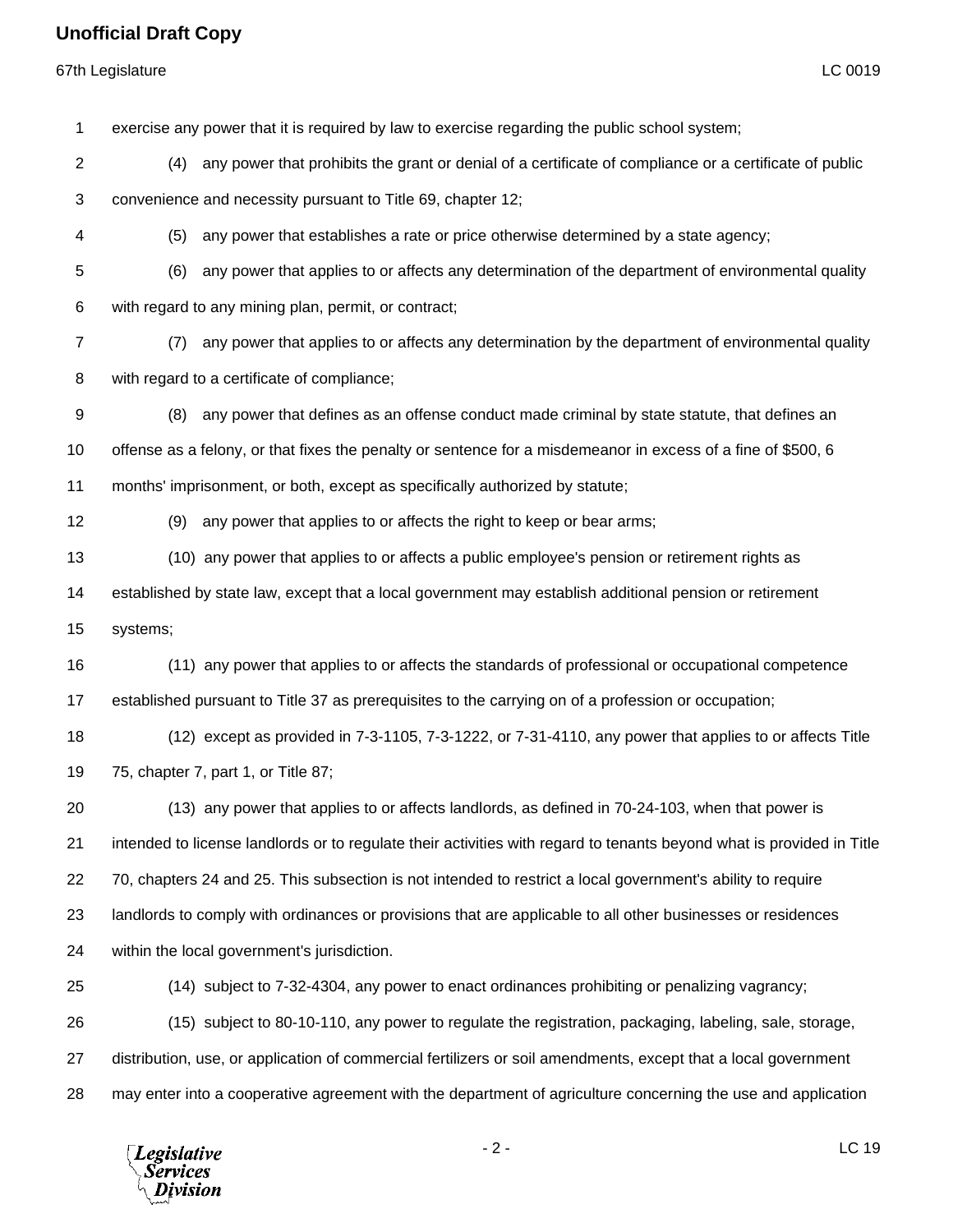## **Unofficial Draft Copy**

67th Legislature LC 0019

 of commercial fertilizers or soil amendments. This subsection is not intended to prevent or restrict a local government from adopting or implementing zoning regulations or fire codes governing the physical location or

siting of fertilizer manufacturing, storage, and sales facilities.

 (16) subject to 80-5-136(10), any power to regulate the cultivation, harvesting, production, processing, sale, storage, transportation, distribution, possession, use, and planting of agricultural seeds or vegetable seeds as defined in 80-5-120. This subsection is not intended to prevent or restrict a local government from adopting or implementing zoning regulations or building codes governing the physical location or siting of agricultural or vegetable seed production, processing, storage, sales, marketing, transportation, or distribution facilities.

 (17) any power that prohibits the operation of a mobile amateur radio station from a motor vehicle, including while the vehicle is in motion, that is operated by a person who holds an unrevoked and unexpired official amateur radio station license and operator's license, "technician" or higher class, issued by the federal communications commission of the United States;

 (18) subject to 76-2-240 and 76-2-340, any power that prevents the erection of an amateur radio antenna at heights and dimensions sufficient to accommodate amateur radio service communications by a person who holds an unrevoked and unexpired official amateur radio station license and operator's license, "technician" or higher class, issued by the federal communications commission of the United States;

 (19) any power to require a fee and a permit for the movement of a vehicle, combination of vehicles, load, object, or other thing of a size exceeding the maximum specified in 61-10-101 through 61-10-104 on a highway that is under the jurisdiction of an entity other than the local government unit;

 (20) any power to enact an ordinance governing the private use of an unmanned aerial vehicle in relation to a wildfire;

 (21) any power to prohibit completely adult-use providers, adult-use marijuana-infused products providers, and adult-use dispensaries from being located within the jurisdiction of the local government except as allowed in Title 16, chapter 12; or

 (22) any power to prohibit the sale of alternative nicotine products or vapor products as provided in [section 1(1)]."